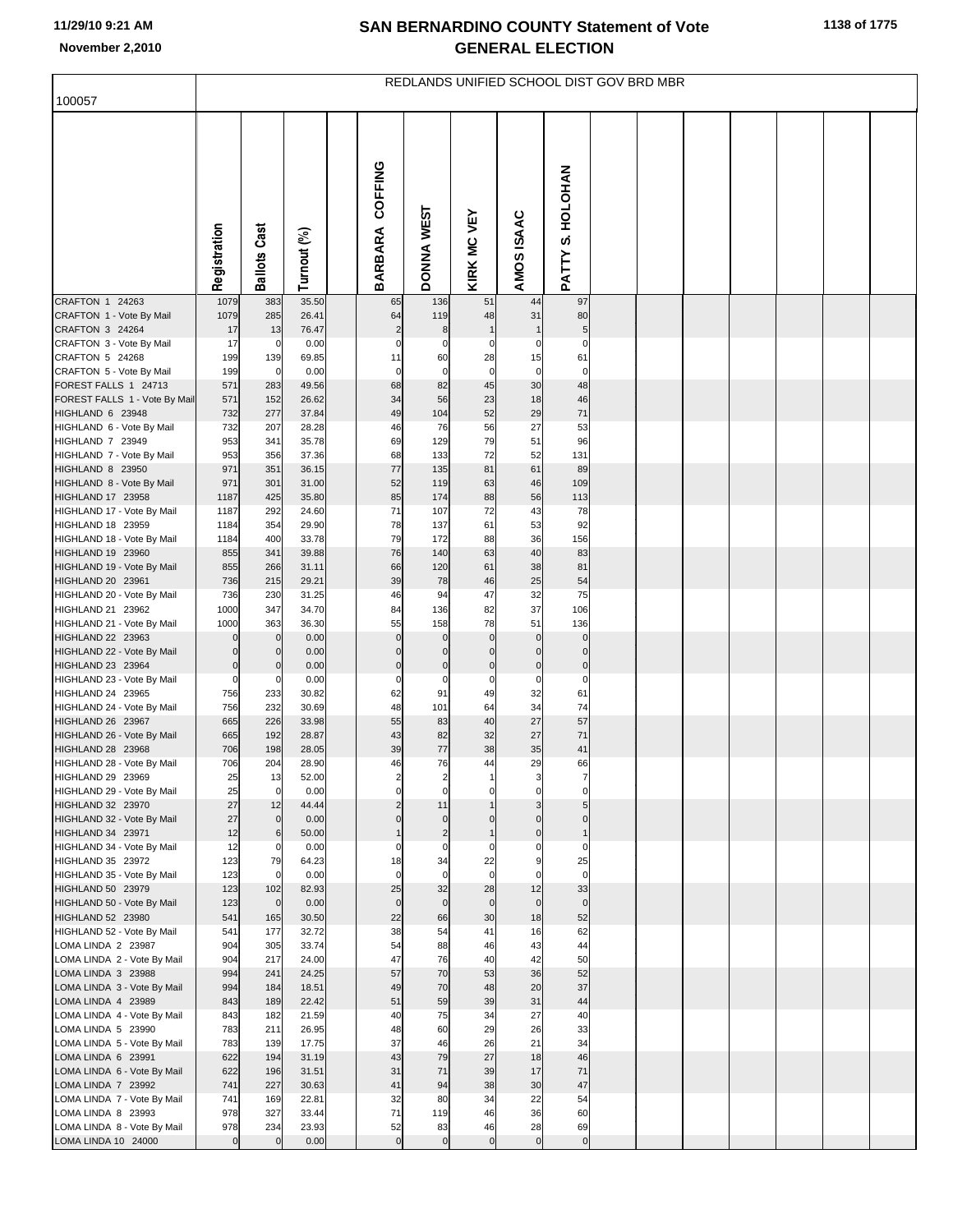| 100057                                                    | REDLANDS UNIFIED SCHOOL DIST GOV BRD MBR |                     |                |  |                            |                            |                               |                            |                                  |  |  |  |  |  |  |  |
|-----------------------------------------------------------|------------------------------------------|---------------------|----------------|--|----------------------------|----------------------------|-------------------------------|----------------------------|----------------------------------|--|--|--|--|--|--|--|
|                                                           |                                          |                     |                |  |                            |                            |                               |                            |                                  |  |  |  |  |  |  |  |
|                                                           | Registration                             | <b>Ballots Cast</b> | Turnout (%)    |  | COFFING<br><b>BARBARA</b>  | DONNA WEST                 | <b>KIRK MC VEY</b>            | AMOS ISAAC                 | S. HOLOHAN<br>PATTY              |  |  |  |  |  |  |  |
| LOMA LINDA 10 - Vote By Mail<br>LOMA LINDA 11 23995       | $\overline{0}$<br>595                    | $\mathbf 0$<br>191  | 0.00<br>32.10  |  | $\mathbf 0$<br>35          | $\mathbf 0$<br>65          | 41                            | $\mathbf 0$<br>22          | $\overline{0}$<br>40             |  |  |  |  |  |  |  |
| LOMA LINDA 11 - Vote By Mail                              | 595                                      | 167                 | 28.07          |  | 24                         | 65                         | 27                            | 12                         | 45                               |  |  |  |  |  |  |  |
| LOMA LINDA 12 23996                                       | 846                                      | 305                 | 36.05          |  | 68                         | 89                         | 44                            | 37                         | 50                               |  |  |  |  |  |  |  |
| LOMA LINDA 12 - Vote By Mail<br>LOMA LINDA 13 23997       | 846<br>1099                              | 202<br>312          | 23.88<br>28.39 |  | 49<br>63                   | 83<br>107                  | 33<br>58                      | 26<br>35                   | 40<br>57                         |  |  |  |  |  |  |  |
| LOMA LINDA 13 - Vote By Mail                              | 1099                                     | 244                 | 22.20          |  | 48                         | 92                         | 45                            | 42                         | 60                               |  |  |  |  |  |  |  |
| LOMA LINDA 15 23998<br>LOMA LINDA 15 - Vote By Mail       | 436<br>436                               | 110<br>98           | 25.23<br>22.48 |  | 22<br>17                   | 37<br>43                   | 18<br>15                      | 14<br>13                   | 25<br>36                         |  |  |  |  |  |  |  |
| LOMA LINDA 17 23999                                       | 245                                      | 0                   | 0.00           |  | $\mathbf 0$                | $\mathbf 0$                | $\mathbf 0$                   | $\mathbf 0$                | $\mathbf 0$                      |  |  |  |  |  |  |  |
| LOMA LINDA 17 - Vote By Mail                              | 245                                      | 100                 | 40.82          |  | 27                         | 41                         | 13                            | 8                          | 26                               |  |  |  |  |  |  |  |
| LOMA LINDA 18 24001<br>LOMA LINDA 18 - Vote By Mail       | $\mathbf 0$<br>$\mathbf 0$               | 0<br>$\mathbf 0$    | 0.00<br>0.00   |  | $\mathbf 0$<br>$\mathbf 0$ | $\mathbf 0$<br>$\mathbf 0$ | $\overline{0}$<br>$\mathbf 0$ | $\Omega$<br>$\mathbf 0$    | $\overline{0}$<br>$\overline{0}$ |  |  |  |  |  |  |  |
| LOMA LINDA 19 24002                                       | $\mathbf 0$                              | $\mathbf 0$         | 0.00           |  | 0                          | $\Omega$                   | $\Omega$                      | $\mathbf 0$                | $\overline{0}$                   |  |  |  |  |  |  |  |
| LOMA LINDA 19 - Vote By Mail                              | $\mathbf 0$                              | $\mathbf 0$         | 0.00           |  | $\mathbf 0$                | $\mathbf 0$                | $\mathbf 0$                   | $\mathbf 0$                | $\overline{0}$                   |  |  |  |  |  |  |  |
| MENTONE 1 24260<br>MENTONE 1 - Vote By Mail               |                                          | 0                   | 0.00<br>0.00   |  | $\mathbf 0$<br>$\mathbf 0$ | $\mathbf 0$<br>$\mathbf 0$ | 0<br>0                        | $\mathbf 0$<br>$\mathbf 0$ | $\mathbf 0$<br>$\mathbf 0$       |  |  |  |  |  |  |  |
| MENTONE 2 24261                                           | 1107                                     | 334                 | 30.17          |  | 74                         | 117                        | 60                            | 53                         | 56                               |  |  |  |  |  |  |  |
| MENTONE 2 - Vote By Mail<br>MENTONE 3 24262               | 1107<br>1066                             | 219<br>331          | 19.78<br>31.05 |  | 54<br>54                   | 81<br>143                  | 45<br>61                      | 37<br>35                   | 57<br>70                         |  |  |  |  |  |  |  |
| MENTONE 3 - Vote By Mail                                  | 1066                                     | 317                 | 29.74          |  | 58                         | 140                        | 51                            | 51                         | 80                               |  |  |  |  |  |  |  |
| MENTONE 4 24265                                           | 882                                      | 282                 | 31.97          |  | 61                         | 97                         | 37                            | 39                         | 48                               |  |  |  |  |  |  |  |
| MENTONE 4 - Vote By Mail<br>MENTONE 5 24266               | 882<br>54                                | 217<br>42           | 24.60<br>77.78 |  | 54<br>$\overline{7}$       | 90<br>20                   | 40<br>5                       | 32<br>$\overline{4}$       | 51<br>17                         |  |  |  |  |  |  |  |
| MENTONE 5 - Vote By Mail                                  | 54                                       | $\mathbf 0$         | 0.00           |  | $\mathbf 0$                | $\pmb{0}$                  | $\mathbf 0$                   | $\mathbf 0$                | $\overline{0}$                   |  |  |  |  |  |  |  |
| MENTONE 6 24267                                           | 139<br>139                               | 81                  | 58.27          |  | 14                         | 22<br>$\pmb{0}$            | 20<br>$\mathbf 0$             | 15<br>$\mathbf 0$          | 15<br>$\overline{0}$             |  |  |  |  |  |  |  |
| MENTONE 6 - Vote By Mail<br>MISSION 1 24270               | 21                                       | $\mathbf 0$<br>19   | 0.00<br>90.48  |  | $\pmb{0}$<br>5             | 10                         | 3                             |                            | 8                                |  |  |  |  |  |  |  |
| MISSION 1 - Vote By Mail                                  | 21                                       | $\mathbf 0$         | 0.00           |  | 0                          | $\mathbf 0$                | 0                             | 0                          | 0                                |  |  |  |  |  |  |  |
| MISSION 2 24271<br>MISSION 2 - Vote By Mail               | 61<br>61                                 | 42<br>$\mathbf 0$   | 68.85<br>0.00  |  | 8<br>0                     | 20<br>$\mathbf 0$          | 5<br>$\mathbf 0$              | 3<br>$\mathbf 0$           | 20<br>$\overline{0}$             |  |  |  |  |  |  |  |
| MORONGO CANYON 8 24751                                    | 112                                      | 82                  | 73.21          |  | $\mathbf 0$                | $\mathbf 0$                | $\Omega$                      | $\Omega$                   | $\overline{0}$                   |  |  |  |  |  |  |  |
| MORONGO CANYON 8 - Vote B                                 | 112                                      | $\mathbf 0$         | 0.00           |  | $\mathbf 0$<br>$\Omega$    | $\mathbf 0$<br>$\Omega$    | $\mathbf 0$<br>$\Omega$       | $\mathbf 0$<br>$\Omega$    | $\overline{0}$<br>0              |  |  |  |  |  |  |  |
| NATIONAL FOREST 131 23511<br>NATIONAL FOREST 131 - Vote B | 81<br>81                                 | 47                  | 58.02<br>0.00  |  |                            |                            |                               | 0                          | 0                                |  |  |  |  |  |  |  |
| REDLANDS 1 24205                                          | $\mathbf 0$                              | $\Omega$            | 0.00           |  | $\Omega$                   | $\mathbf 0$                | $\mathbf 0$                   | $\mathbf 0$                | $\mathbf 0$                      |  |  |  |  |  |  |  |
| REDLANDS 1 - Vote By Mail<br>REDLANDS 2 24206             | $\mathbf 0$<br>1343                      | $\mathbf 0$<br>423  | 0.00<br>31.50  |  | $\mathbf 0$<br>99          | $\overline{0}$<br>132      | $\mathbf 0$<br>80             | $\mathbf 0$<br>64          | $\overline{0}$<br>101            |  |  |  |  |  |  |  |
| REDLANDS 2 - Vote By Mail                                 | 1343                                     | 281                 | 20.92          |  | 56                         | 105                        | 65                            | 44                         | 75                               |  |  |  |  |  |  |  |
| REDLANDS 3 24207<br>REDLANDS 3 - Vote By Mail             | 967<br>967                               | 328<br>241          | 33.92<br>24.92 |  | 64<br>46                   | 115<br>106                 | 46<br>49                      | 67<br>61                   | 86<br>86                         |  |  |  |  |  |  |  |
| REDLANDS 4 24208                                          | 742                                      | 289                 | 38.95          |  | 68                         | 119                        | 38                            | 46                         | 85                               |  |  |  |  |  |  |  |
| REDLANDS 4 - Vote By Mail                                 | 742                                      | 167                 | 22.51          |  | 26                         | 78                         | 27                            | 31                         | 62                               |  |  |  |  |  |  |  |
| REDLANDS 5 24209<br>REDLANDS 5 - Vote By Mail             | 776<br>776                               | 282<br>196          | 36.34<br>25.26 |  | 65<br>26                   | 106<br>79                  | 46<br>34                      | 53<br>40                   | 73<br>80                         |  |  |  |  |  |  |  |
| REDLANDS 6 24210                                          | 825                                      | 238                 | 28.85          |  | 46                         | 73                         | 29                            | 62                         | 44                               |  |  |  |  |  |  |  |
| REDLANDS 6 - Vote By Mail<br>REDLANDS 7 24211             | 825<br>719                               | 137                 | 16.61<br>31.85 |  | 20<br>48                   | 60<br>78                   | 16<br>43                      | 39<br>56                   | 40<br>68                         |  |  |  |  |  |  |  |
| REDLANDS 7 - Vote By Mail                                 | 719                                      | 229<br>132          | 18.36          |  | 29                         | 57                         | 22                            | 33                         | 33                               |  |  |  |  |  |  |  |
| REDLANDS 8 24212                                          | 863                                      | 274                 | 31.75          |  | 58                         | 101                        | 32                            | 45                         | 79                               |  |  |  |  |  |  |  |
| REDLANDS 8 - Vote By Mail<br>REDLANDS 9 24213             | 863<br>863                               | 263<br>273          | 30.48<br>31.63 |  | 48<br>54                   | 125<br>96                  | 47<br>41                      | 41<br>38                   | 101<br>78                        |  |  |  |  |  |  |  |
| REDLANDS 9 - Vote By Mail                                 | 863                                      | 215                 | 24.91          |  | 47                         | 81                         | 40                            | 36                         | 68                               |  |  |  |  |  |  |  |
| REDLANDS 10 24214                                         | 620                                      | 231                 | 37.26          |  | 36                         | 71                         | 44                            | 41                         | 52                               |  |  |  |  |  |  |  |
| REDLANDS 10 - Vote By Mail<br>REDLANDS 11 24215           | 620<br>1099                              | 142<br>372          | 22.90<br>33.85 |  | 22<br>80                   | 46<br>147                  | 26<br>71                      | 38<br>60                   | 47<br>111                        |  |  |  |  |  |  |  |
| REDLANDS 11 - Vote By Mail                                | 1099                                     | 283                 | 25.75          |  | 57                         | 124                        | 64                            | 54                         | 93                               |  |  |  |  |  |  |  |
| REDLANDS 12 24216                                         | 1057<br>1057                             | 318<br>376          | 30.09          |  | 52<br>70                   | 128<br>163                 | 46<br>71                      | 43<br>66                   | 97<br>141                        |  |  |  |  |  |  |  |
| REDLANDS 12 - Vote By Mail<br>REDLANDS 13 24217           | 911                                      | 231                 | 35.57<br>25.36 |  | 51                         | 70                         | 37                            | 38                         | 44                               |  |  |  |  |  |  |  |
| REDLANDS 13 - Vote By Mail                                | 911                                      | 178                 | 19.54          |  | 34                         | 64                         | 37                            | 31                         | 64                               |  |  |  |  |  |  |  |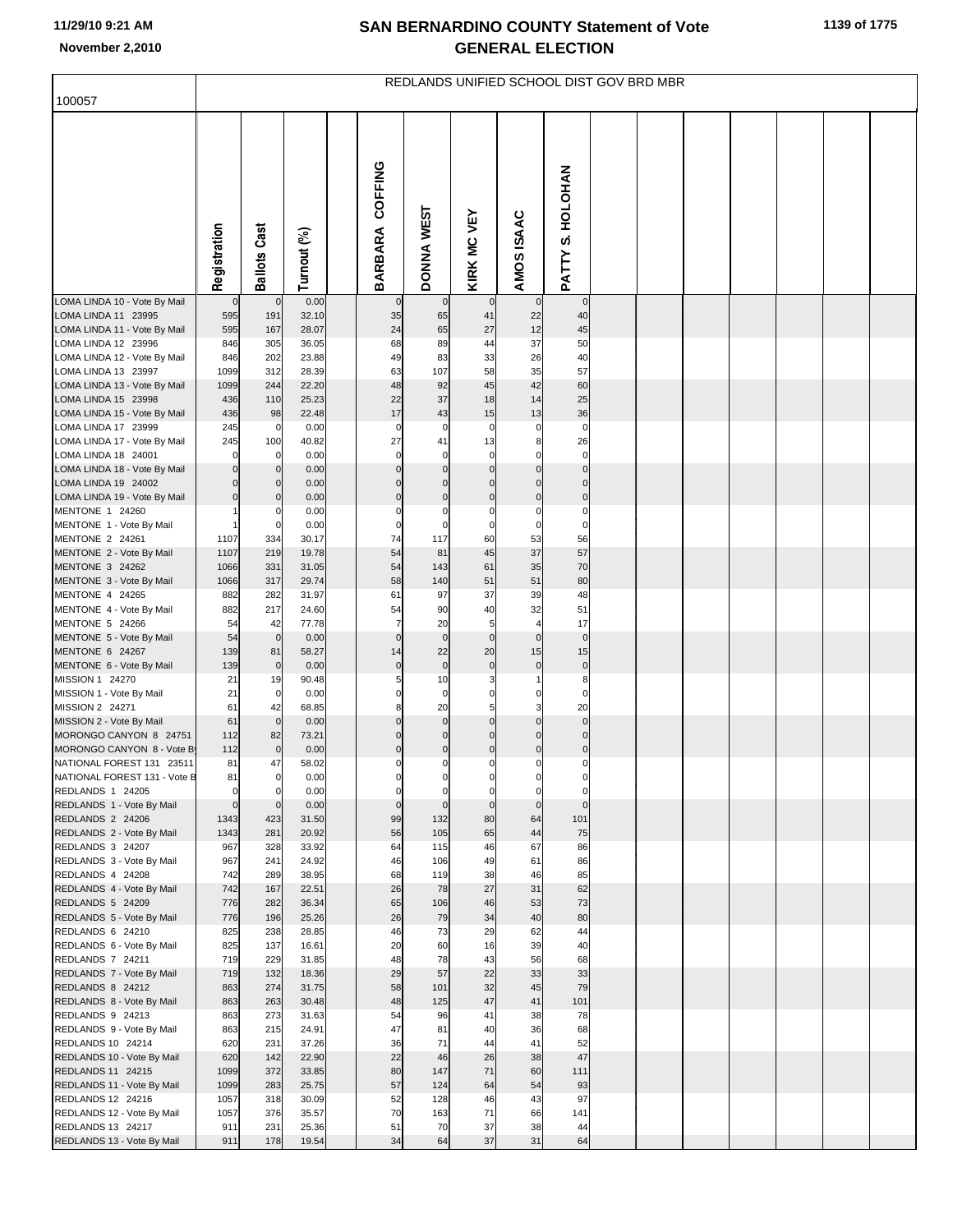|                                                 | REDLANDS UNIFIED SCHOOL DIST GOV BRD MBR |                     |                |  |                    |                           |                      |                      |                                                      |  |  |  |  |           |  |  |
|-------------------------------------------------|------------------------------------------|---------------------|----------------|--|--------------------|---------------------------|----------------------|----------------------|------------------------------------------------------|--|--|--|--|-----------|--|--|
| 100057                                          |                                          |                     |                |  |                    |                           |                      |                      |                                                      |  |  |  |  |           |  |  |
|                                                 | Registration                             | <b>Ballots Cast</b> | Turnout (%)    |  | COFFING<br>BARBARA | DONNA WEST                | <b>KIRK MC VEY</b>   | AMOS ISAAC           | S. HOLOHAN<br>PATTY.                                 |  |  |  |  |           |  |  |
| REDLANDS 14 24218                               | 859                                      | 296                 | 34.46          |  | 55                 | 110                       | 41                   | 37                   | 92                                                   |  |  |  |  |           |  |  |
| REDLANDS 14 - Vote By Mail<br>REDLANDS 15 24219 | 859<br>634                               | 258<br>173          | 30.03<br>27.29 |  | 41<br>33           | 96<br>67                  | 42<br>34             | 40<br>20             | 104<br>37                                            |  |  |  |  |           |  |  |
| REDLANDS 15 - Vote By Mail                      | 634                                      | 116                 | 18.30          |  | 33                 | 38                        | 30                   | 21                   | 32                                                   |  |  |  |  |           |  |  |
| REDLANDS 16 24220                               | 901                                      | 368                 | 40.84          |  | 60                 | 152                       | 72                   | 62                   | 120                                                  |  |  |  |  |           |  |  |
| REDLANDS 16 - Vote By Mail                      | 901                                      | 256                 | 28.41          |  | 47                 | 122                       | 45                   | 35                   | 107                                                  |  |  |  |  |           |  |  |
| REDLANDS 17 24221                               | 788                                      | 241                 | 30.58          |  | 45                 | 115                       | 49                   | 36                   | 89                                                   |  |  |  |  |           |  |  |
| REDLANDS 17 - Vote By Mail<br>REDLANDS 18 24222 | 788<br>1097                              | 250<br>466          | 31.73<br>42.48 |  | 47<br>78           | 110<br>150                | 49<br>77             | 38<br>70             | 99<br>145                                            |  |  |  |  |           |  |  |
| REDLANDS 18 - Vote By Mail                      | 1097                                     | 302                 | 27.53          |  | 52                 | 105                       | 55                   | 66                   | 112                                                  |  |  |  |  |           |  |  |
| REDLANDS 19 24223                               | 1181                                     | 436                 | 36.92          |  | 87                 | 164                       | 77                   | 75                   | 141                                                  |  |  |  |  |           |  |  |
| REDLANDS 19 - Vote By Mail                      | 1181                                     | 374                 | 31.67          |  | 67                 | 154                       | 61                   | 65                   | 154                                                  |  |  |  |  |           |  |  |
| REDLANDS 20 24224                               | 936                                      | 326                 | 34.83          |  | 37<br>37           | 164                       | 40                   | 44                   | 153                                                  |  |  |  |  |           |  |  |
| REDLANDS 20 - Vote By Mail<br>REDLANDS 21 24225 | 936<br>792                               | 348<br>328          | 37.18<br>41.41 |  | 59                 | 201<br>152                | 52<br>69             | 38<br>43             | 187<br>131                                           |  |  |  |  |           |  |  |
| REDLANDS 21 - Vote By Mail                      | 792                                      | 262                 | 33.08          |  | 46                 | 140                       | 32                   | 39                   | 145                                                  |  |  |  |  |           |  |  |
| REDLANDS 22 24226                               | 693                                      | 282                 | 40.69          |  | 57                 | 113                       | 49                   | 25                   | 77                                                   |  |  |  |  |           |  |  |
| REDLANDS 22 - Vote By Mail                      | 693                                      | 164                 | 23.67          |  | 43                 | 53                        | 34                   | 24                   | 53                                                   |  |  |  |  |           |  |  |
| REDLANDS 23 24227                               | 917                                      | 338                 | 36.86          |  | 77                 | 129                       | 49                   | 50                   | 130                                                  |  |  |  |  |           |  |  |
| REDLANDS 23 - Vote By Mail<br>REDLANDS 24 24228 | 917<br>1142                              | 261<br>417          | 28.46<br>36.51 |  | 42<br>72           | 99<br>152                 | 46<br>79             | 51<br>62             | 121<br>166                                           |  |  |  |  |           |  |  |
| REDLANDS 24 - Vote By Mail                      | 1142                                     | 387                 | 33.89          |  | 66                 | 150                       | 74                   | $77$                 | 172                                                  |  |  |  |  |           |  |  |
| REDLANDS 25 24229                               | 951                                      | 378                 | 39.75          |  | 69                 | 162                       | 56                   | 62                   | 160                                                  |  |  |  |  |           |  |  |
| REDLANDS 25 - Vote By Mail                      | 951                                      | 324                 | 34.07          |  | 41                 | 141                       | 41                   | 55                   | 163                                                  |  |  |  |  |           |  |  |
| REDLANDS 26 24230<br>REDLANDS 26 - Vote By Mail | 971<br>971                               | 391<br>300          | 40.27<br>30.90 |  | 65<br>44           | 164<br>114                | 62<br>42             | 71<br>47             | 168<br>137                                           |  |  |  |  |           |  |  |
| REDLANDS 27 24231                               | 1036                                     | 342                 | 33.01          |  | 47                 | 143                       | 43                   | 47                   | 158                                                  |  |  |  |  |           |  |  |
| REDLANDS 27 - Vote By Mail                      | 1036                                     | 412                 | 39.77          |  | 38                 | 199                       | 53                   | $77$                 | 228                                                  |  |  |  |  |           |  |  |
| REDLANDS 28 24232                               | 540                                      | 189                 | 35.00          |  | 23                 | 79                        | 26                   | 30                   | 77                                                   |  |  |  |  |           |  |  |
| REDLANDS 28 - Vote By Mail                      | 540                                      | 209                 | 38.70          |  | 36                 | 83                        | 30<br>20             | 38<br>27             | 108                                                  |  |  |  |  |           |  |  |
| REDLANDS 29 24233<br>REDLANDS 29 - Vote By Mail | 529<br>529                               | 189<br>204          | 35.73<br>38.56 |  | 32<br>32           | 83<br>87                  | 29                   | 35                   | 89<br>77                                             |  |  |  |  |           |  |  |
| REDLANDS 30 24234                               | 663                                      | 240                 | 36.20          |  | 21                 | 119                       | 33                   | 32                   | 121                                                  |  |  |  |  |           |  |  |
| REDLANDS 30 - Vote By Mail                      | 663                                      | 277                 | 41.78          |  | 17                 | 143                       | 32                   | 43                   | 158                                                  |  |  |  |  |           |  |  |
| REDLANDS 31 24235                               | 1255                                     | 407                 | 32.43          |  | 61                 | 173                       | 57                   | 56                   | 192                                                  |  |  |  |  |           |  |  |
| REDLANDS 31 - Vote By Mail<br>REDLANDS 32 24236 | 1255<br>566                              | 541<br>203          | 43.11<br>35.87 |  | 69<br>26           | 251<br>89                 | 71<br>30             | 92<br>23             | 279<br>111                                           |  |  |  |  |           |  |  |
| REDLANDS 32 - Vote By Mail                      | 566                                      | 235                 | 41.52          |  | 17                 | 131                       | 22                   | 23                   | 150                                                  |  |  |  |  |           |  |  |
| REDLANDS 33 24237                               | 601                                      | 238                 | 39.60          |  | 33                 | 90                        | 54                   | 35                   | 102                                                  |  |  |  |  |           |  |  |
| REDLANDS 33 - Vote By Mail                      | 601                                      | 202                 | 33.61          |  | 30                 | 109                       | 27                   | 23                   | 107                                                  |  |  |  |  |           |  |  |
| REDLANDS 34 24238                               | 554                                      | 151                 | 27.26          |  | 23                 | 48                        | 23                   | 14                   | 52                                                   |  |  |  |  |           |  |  |
| REDLANDS 34 - Vote By Mail<br>REDLANDS 35 24239 | 554<br>48                                | 210<br>42           | 37.91<br>87.50 |  | 22<br>8            | 93<br>19                  | 16<br>$\overline{2}$ | 26<br>$\overline{9}$ | 103<br>20                                            |  |  |  |  |           |  |  |
| REDLANDS 35 - Vote By Mail                      | 48                                       | $\mathbf 0$         | 0.00           |  | $\mathbf 0$        | $\mathbf 0$               | $\mathbf 0$          | $\mathbf 0$          | $\overline{0}$                                       |  |  |  |  |           |  |  |
| REDLANDS 36 24240                               | 953                                      | 252                 | 26.44          |  | 57                 | 94                        | 38                   | 64                   | 66                                                   |  |  |  |  |           |  |  |
| REDLANDS 36 - Vote By Mail                      | 953                                      | 293                 | 30.75          |  | 66                 | 114                       | 47                   | 64                   | 86                                                   |  |  |  |  |           |  |  |
| REDLANDS 37 24241<br>REDLANDS 37 - Vote By Mail | 788<br>788                               | 298<br>284          | 37.82<br>36.04 |  | 46<br>43           | 119<br>129                | 27<br>41             | 41<br>51             | 134<br>164                                           |  |  |  |  |           |  |  |
| REDLANDS 38 24242                               | 586                                      | 214                 | 36.52          |  | 36                 | 83                        | 41                   | 24                   | 95                                                   |  |  |  |  |           |  |  |
| REDLANDS 38 - Vote By Mail                      | 586                                      | 232                 | 39.59          |  | 30                 | 105                       | 32                   | 23                   | 132                                                  |  |  |  |  |           |  |  |
| REDLANDS 39 24243                               | 514                                      | 192                 | 37.35          |  | 27                 | 81                        | 29                   | 28                   | 99                                                   |  |  |  |  |           |  |  |
| REDLANDS 39 - Vote By Mail                      | 514                                      | 193                 | 37.55          |  | 27                 | 89                        | 18                   | 33                   | 88                                                   |  |  |  |  |           |  |  |
| REDLANDS 40 24244<br>REDLANDS 40 - Vote By Mail | 421<br>421                               | 139<br>167          | 33.02<br>39.67 |  | 25<br>26           | 56<br>82                  | 24<br>26             | 16<br>28             | 52<br>64                                             |  |  |  |  |           |  |  |
| REDLANDS 41 24245                               | $\overline{2}$                           | $\overline{2}$      | 100.00         |  |                    | $***$                     | ****                 |                      | <b>Insufficient Turnout to Protect Voter Privacy</b> |  |  |  |  | ********* |  |  |
| REDLANDS 41 - Vote By Mail                      | $\overline{c}$                           | $\Omega$            | 0.00           |  | $\mathbf 0$        | $\mathbf 0$               | $\mathbf 0$          | $\mathbf{0}$         | $\overline{0}$                                       |  |  |  |  |           |  |  |
| REDLANDS 44 24247                               | $\mathbf 0$                              |                     | 0.00           |  | $\mathbf 0$        | $\mathbf 0$               | $\mathbf 0$          | $\Omega$             | $\Omega$                                             |  |  |  |  |           |  |  |
| REDLANDS 44 - Vote By Mail<br>REDLANDS 50 24248 | $\Omega$<br>$\mathbf 0$                  |                     | 0.00<br>0.00   |  | 0<br>$\Omega$      | $\Omega$<br>$\mathcal{L}$ | $\mathcal{L}$        | $\sqrt{ }$           |                                                      |  |  |  |  |           |  |  |
| REDLANDS 50 - Vote By Mail                      | $\mathbf 0$                              |                     | 0.00           |  | $\Omega$           | 0                         | C                    | $\Omega$             | $\Omega$                                             |  |  |  |  |           |  |  |
| REDLANDS 51 24249                               | 997                                      | 269                 | 26.98          |  | 50                 | 107                       | 59                   | 51                   | 64                                                   |  |  |  |  |           |  |  |